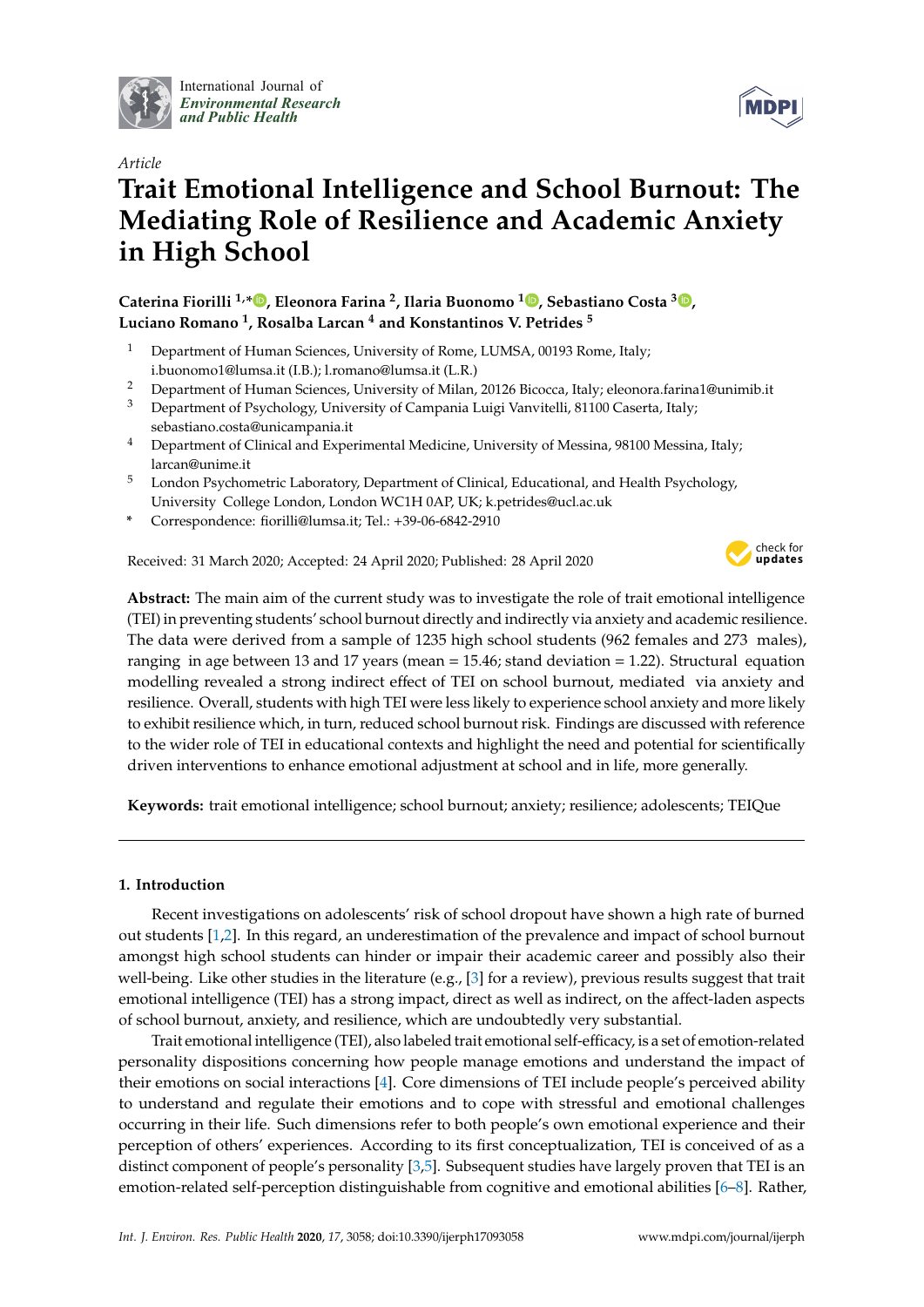the construct involves dispositional variables deriving, for example, from childhood temperament [\[9](#page-5-7)[,10\]](#page-5-8), and genes [\[11\]](#page-6-0). Conversely, findings regarding the role of contextual variables on shaping children's TEI, like parenting styles [\[12\]](#page-6-1), are rather mixed. Several researchers have found that children's TEI may impact on subsequent development of social and emotional issues (e.g., [\[13,](#page-6-2)[14\]](#page-6-3)). In this regard, individuals with low TEI are more likely to use maladaptive coping strategies when they face stressful situations [\[15\]](#page-6-4). Additionally, a low level of TEI is significantly associated with anxiety, anger, disruptive behaviors, and with both internalizing and externalizing symptoms [\[16\]](#page-6-5). In contrast, Mavroveli and colleagues [\[17\]](#page-6-6) have found that adolescents with a high level of TEI are generally less predisposed to developing depressive or somatic symptoms, and are more likely to successfully cope with difficult events [\[18\]](#page-6-7). Moreover, previous research has found that people with high TEI show a positive attitude towards stressful events, namely resilience [\[19–](#page-6-8)[22\]](#page-6-9). Further, research findings have supported the link between personal resilience and TEI [\[23\]](#page-6-10). Effectively, data in different ages, such as in childhood [\[24\]](#page-6-11), in adolescence [\[25\]](#page-6-12), as well as in adulthood [\[26\]](#page-6-13), have confirmed that high TEI people are more likely to face challenges positively.

Focusing on adolescents' school-life, some authors have found a positive and predictive association between students' TEI and their level of school adjustment, in terms of pro-social behavior, cooperation, and friendship [\[27,](#page-6-14)[28\]](#page-6-15). Nevertheless, to our knowledge, no previous study has analyzed the relationship between students' TEI and how emotionally demanding they find school tasks which, in turn, may lead to burnout [\[29\]](#page-6-16). School burnout has been studied by Salmela-Aro and colleagues [\[30\]](#page-6-17) in terms of three inter-related aspects: exhaustion due to school demands, cynical and detached approach toward school, and feelings of inadequacy as a student. Several studies have demonstrated that students' exhaustion is comparable to an emotional erosion occurring when they feel underequipped to deal with school demands, which they perceive as overwhelming (for a review, [\[31\]](#page-6-18)). Students with school burnout show low interest and motivation to pursue desirable goals, such as school attendance and achievement [\[2\]](#page-5-1), as well as long-term ones, like academic and occupational aspirations [\[32\]](#page-6-19). Furthermore, findings from longitudinal studies have consistently supported the association between high school burnout and emotional issues, such as depression and anxiety symptoms [\[33](#page-6-20)[,34\]](#page-7-0). In a similar vein, previous research has also found that students with a low level of school-related emotional exhaustion are more resilient and able to 'bounce back' from negative experiences [\[35](#page-7-1)[,36\]](#page-7-2).

Current literature shows that TEI is a set of personality dispositions centered on emotions, thus the construct is likely to show significant associations with school anxiety, resilience, and school burnout. Moreover, studies have repeatedly demonstrated that students' levels of anxiety and resilience are associated with school burnout. Accordingly, we hypothesized that anxiety and resilience mediate the relationship between TEI and school burnout. More specifically, we expected that TEI will be associated positively with resilience and negatively with anxiety and school burnout; furthermore, we expected that school burnout will be associated positively with anxiety and negatively with resilience. Finally, we expected that TEI will directly predict anxiety and resilience and also exert through both of them a significant indirect effect on school burnout. For a more conservative model, student age was controlled for in the analyses.

## **2. Methods**

#### *2.1. Participants*

The present study used a cross-sectional descriptive design with a convenience sampling procedure. The participants were 1235 high school students (Female *n* = 962, Male *n* = 273), ranging in age between 13 and 17 years (mean  $(M) = 15.46$ ; standard deviation  $(SD) = 1.22$ ). All students were Italian speaking and came from the three main geographical areas of Italy (north, center, and south of Italy), equally distributed. The research protocol was approved by the Ethics Committee of the Lumsa University of Rome, Italy.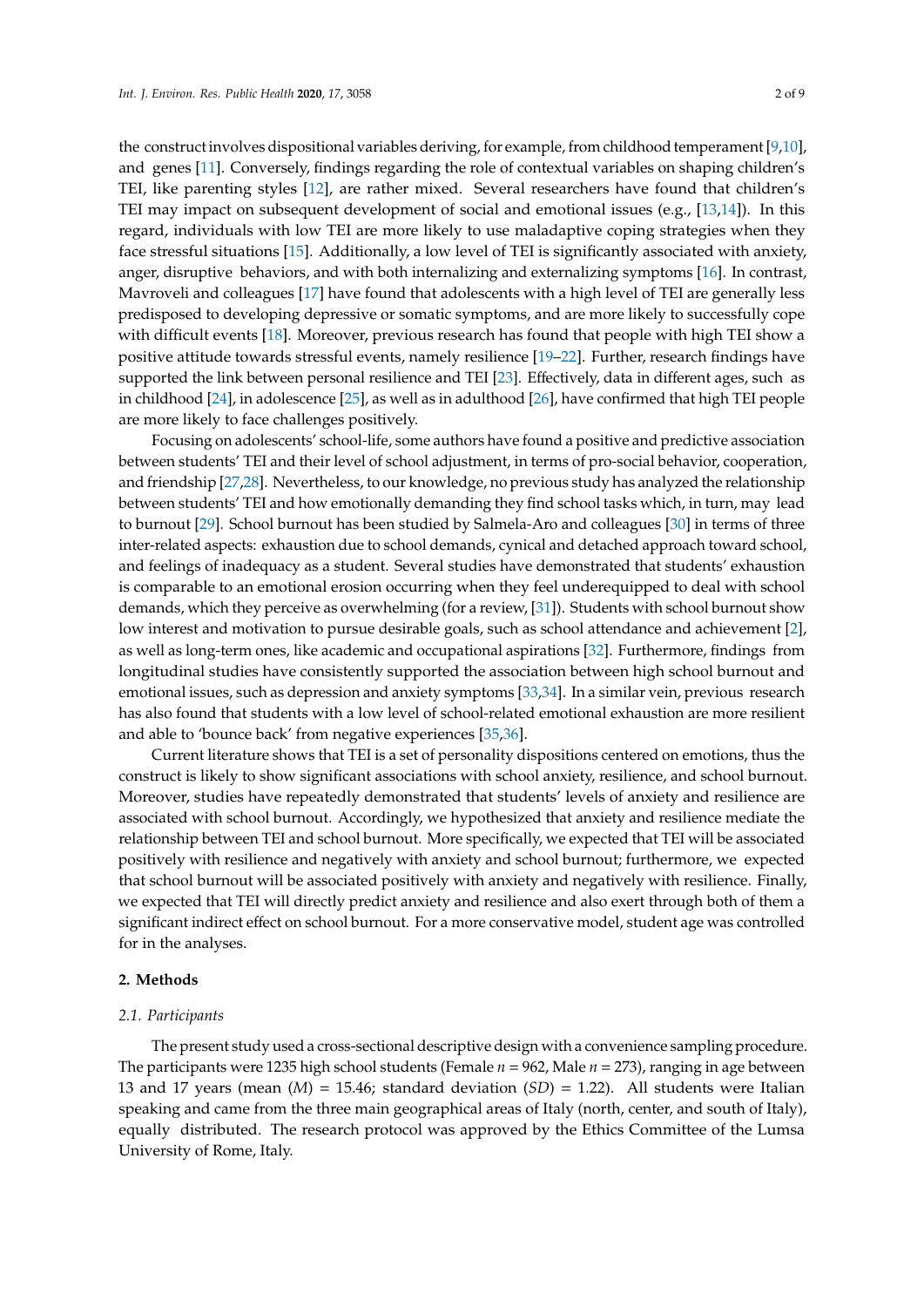### *2.2. Instruments*

Trait Emotional Intelligence. Trait emotional intelligence was evaluated by the Trait Emotional Intelligence Questionnaire-Short Form for adolescents (TEIQue-ASF; [\[37\]](#page-7-3); Italian adaptation by [\[38\]](#page-7-4)). The TEIQue-ASF is a self-report questionnaire composed of 30 items based on a 7-point Likert scale rating ranging from 1 (completely disagree) to 7 (completely agree). An example item is: "I find it hard to know exactly what emotion I'm feeling." In this study, Cronbach' s alpha for the total score was 0.79.

School anxiety and resilience. The Italian Questionnaire for Anxiety and Resilience for students (QAR; [\[39\]](#page-7-5)) was used to evaluate school anxiety and resilience. The QAR is composed of 14 items based on a 5-point Likert scale  $(1 = Not at all, 5 = Totally)$ . It measures two separate dimensions: anxiety and resilience. An example item of the anxiety dimension is: "The closer the date of an exam/verification in class, the more anxious I get." An example item of the resilience dimension is: "I manage to overcome my disappointment for academic failure." In the present study, Cronbach's alpha were 0.87 for the anxiety subscale and 0.62 for the resilience subscale.

Students' burnout. Students' burnout was evaluated by the Italian version of School Burnout Inventory (SBI; [\[40\]](#page-7-6)). The SBI is composed of nine items based on a 6-point Likert scale (1 = "I totally disagree", 6 = "I totally agree"). It has been largely used as a unidimensional measure with good psychometric properties [\[30\]](#page-6-17). An example item is: "I feel like I'm losing interest in school." In this study, Cronbach's alpha for the total score was 0.85.

## *2.3. Data Analysis*

Correlations and descriptive analyses were conducted for all variables in the study. To test the hypothesized model, Structural Equation Model (SEM) with maximum likelihood estimation and a 5000 resample of bootstrapped estimates was used to test mediation in line with Preacher and Hayes [\[41\]](#page-7-7). School burnout was represented by the three subscales of this measure (exhaustion, detachment, and inadequacy). The indicators of the latent variables for TEI, anxiety, and resilience were represented by three composite scores (parcels), averaging the respective scale item scores.

## *2.4. Procedure*

The authors assert that all procedures contributing to this work comply with the ethical standards of the relevant National and Institutional Committees on Human experimentation. Students completed the questionnaires at school in a single session, lasting approximately 20 min. During the administrations, a member of the research team was present in case of need. Anonymity standards were assured for all participants. Teachers were not allowed to stay in class during the data collection, and students were assured that no one except the researchers would have access to their responses. Participation was voluntary, all required guarantees for privacy were extended and all students provided a signed consent form from their parents before participating in the research, following the ethical standards of the Declaration of Helsinki of 1964, article 20, 21, and 24, and its latest version.

## **3. Results**

Mean scores (M), standard deviations (SD), skewness, kurtosis, and zero-order correlations for all the study variables are displayed in Table [1.](#page-3-0) Correlations were statistically significant and in line with theoretical expectations. Thus, TEI was positively related to resilience, and negatively related to anxiety and school burnout. There was a strong negative correlation between school burnout and resilience, as well as a positive correlation between school burnout and anxiety. Age was positively correlated with school burnout while unrelated to TEI.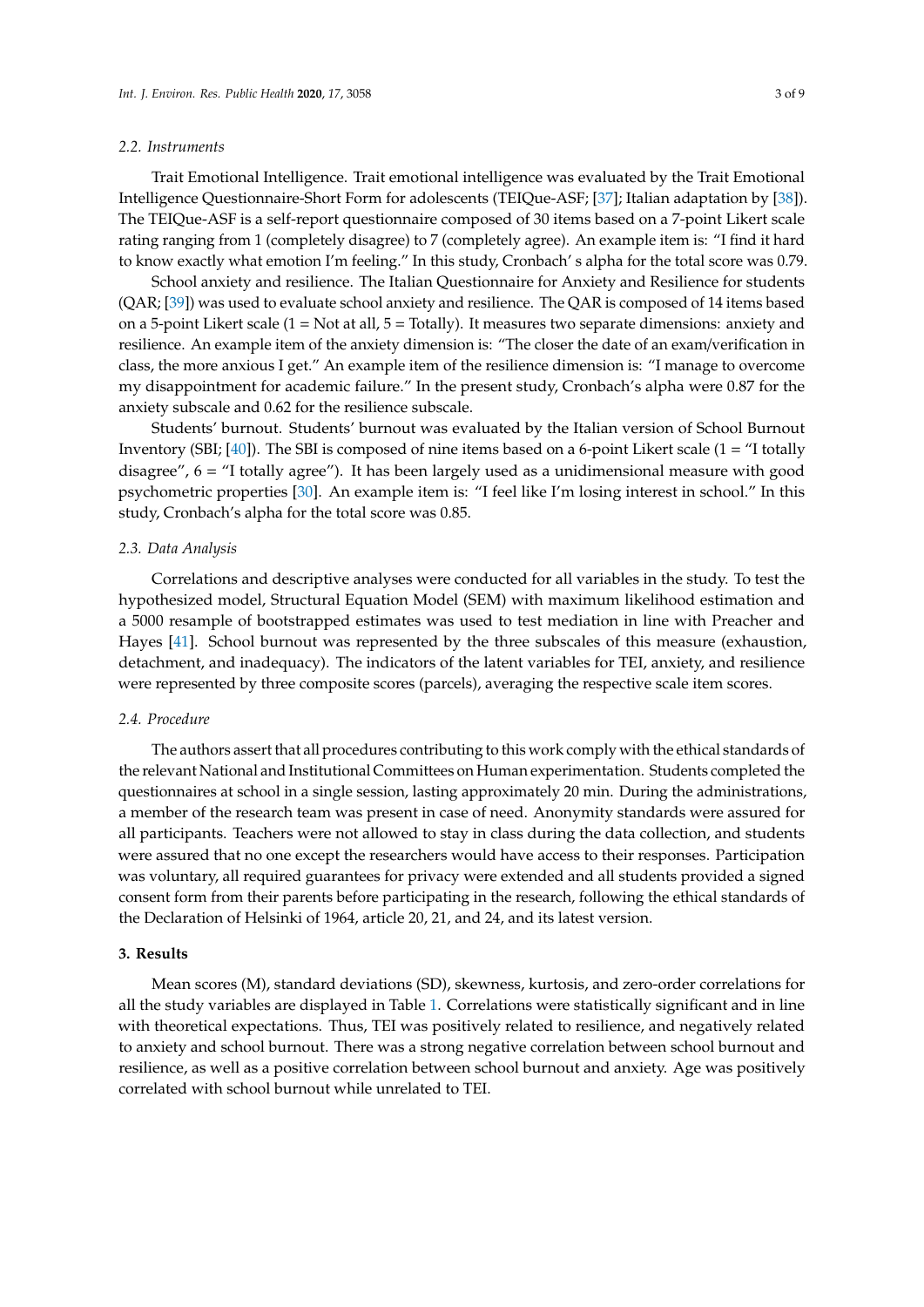<span id="page-3-0"></span>

| <b>Variables</b>  | Min   | Max   | м     | SD   | Skew    | Kurt    |                 |                 |                 | 4               |
|-------------------|-------|-------|-------|------|---------|---------|-----------------|-----------------|-----------------|-----------------|
| 1. TEI            | 2.00  | 6.43  | 4.52  | 0.70 | $-0.06$ | $-0.02$ | $\alpha = 0.82$ |                 |                 |                 |
| 2. Anxiety        | 7.00  | 35.00 | 20.34 | 6.77 | 0.07    | $-0.84$ | $-0.44**$       | $\alpha = 0.86$ |                 |                 |
| 3. Resilience     | 7.00  | 35.00 | 21.76 | 4.43 | 0.06    | $-0.06$ | $0.58**$        | $-0.42**$       | $\alpha = 0.61$ |                 |
| 4. School burnout | 9.00  | 54.00 | 29.85 | 9.05 | $-0.01$ | $-0.45$ | $-0.45**$       | $0.45**$        | $-0.53**$       | $\alpha = 0.84$ |
| 5. Age            | 13.00 | 17.00 | 15.46 | 1.22 | $-0.01$ | $-1.48$ | 0.01            | $-0.07**$       | $-0.08**$       | $0.12**$        |

**Table 1.** Descriptive statistics and intercorrelations between the variables in the study.

Note: M, Mean; SD, standard deviation; TEI, trait emotional intelligence.  $N = 1235$ ; \*\*  $p < 0.01$ .

Structural equation modelling (SEM) with latent variables was used to test a model comprising the following paths: Anxiety and resilience as predicted by TEI, and school burnout as predicted by Structural equation modelling (SEM) with latent variables was used to test a model comprising TEI, anxiety, and resilience. The effect of age in the model was controlled by linking it to all other TEI, anxiety, and resilience. The effect of age in the model was controlled by initially it to all other variables in the model (TEI, anxiety, resilience, and school burnout). This model is depicted in Figure [1](#page-3-1) (without age for simplicity). (without age for simplicity). variables in the model (TEI, anxiety, resilience, and school burnout). This model is depicted in Figure 1

<span id="page-3-1"></span>

and school burnout. Coefficients shown are standardized path coefficients. Parcels represent aggregation of items used as indicators of latent constructs. Paths from age are omitted for presentation purposes and are: age–TEI:  $\beta = 0.01$ ; age–anxiety:  $\beta = -0.07$ ; age–resilience:  $\beta = -0.09$ ; age–school burnout: presentation purposes and are: age–TEI: *β* = 0.01; age–anxiety: *β* = −0.07; age–resilience: *β* = −0.09; age– Figure 1. Structural equation model interlinking trait emotional intelligence (TEI), anxiety, resilience,  $\beta = 0.10$ ).

The model showed a good fit to the data,  $\chi^2$  (56) = 375.62,  $p < 0.01$ ; Comparative fit index (CFI) = 0.95, Standardised Root Mean square Residual (SRMR) = 0.05, Root Mean Square Error of Approximation (RMSEA) = 0.07 (90% confidence interval (CI) = 0.06; 0.08). The results of direct  $\alpha$ paths indicated that TEI directly predicts resilience (*b* = 0.62, 95% CI: (0.56; 0.68),  $\beta$  = 0.76, *p* < 0.001) positively, and anxiety ( $b = -0.57$ , 95% CI: (-0.64; -0.50),  $\beta = -0.51$ ,  $p < 0.001$ ) negatively, but not positively,  $p = 0.55$ ,  $p = 0.56$ ;  $p = 0.56$ ;  $p = 0.56$ ;  $p = 0.56$ ;  $p = 0.56$ ;  $p = 0.56$ ;  $p = 0.56$ ;  $p = 0.56$ ;  $p = 0.56$ ;  $p = 0.56$ ;  $p = 0.56$ ;  $p = 0.56$ ;  $p = 0.56$ ;  $p = 0.56$ ;  $p = 0.56$ ;  $p = 0.56$ ;  $p = 0.56$ ;  $p = 0.56$ ; 0.73),  $\beta = 0.11$ ,  $p = 0.04$ ) and resilience ( $b = -3.39$ ,  $95\%$  CI:  $(-4.55; -2.51)$ ,  $\beta = -0.70$ ,  $p < 0.001$ ), in turn, predicted school burnout (positively and negatively, respectively). Age was also a significant predictor,<br>1. The contract of the contract of the contract of the contract of the contract of the contract of the contract positively predicting school burnout (*b* = 0.22, 95% CI: (0.08; 0.35),  $\beta$  = 0.10,  $p$  = 0.002), while negatively school burnout (*b* = 0.25, 95% CI: (−0.30; 0.92), β = 0.06, *p* = 0.43). Anxiety (*b* = 0.38, 95% CI: (0.02;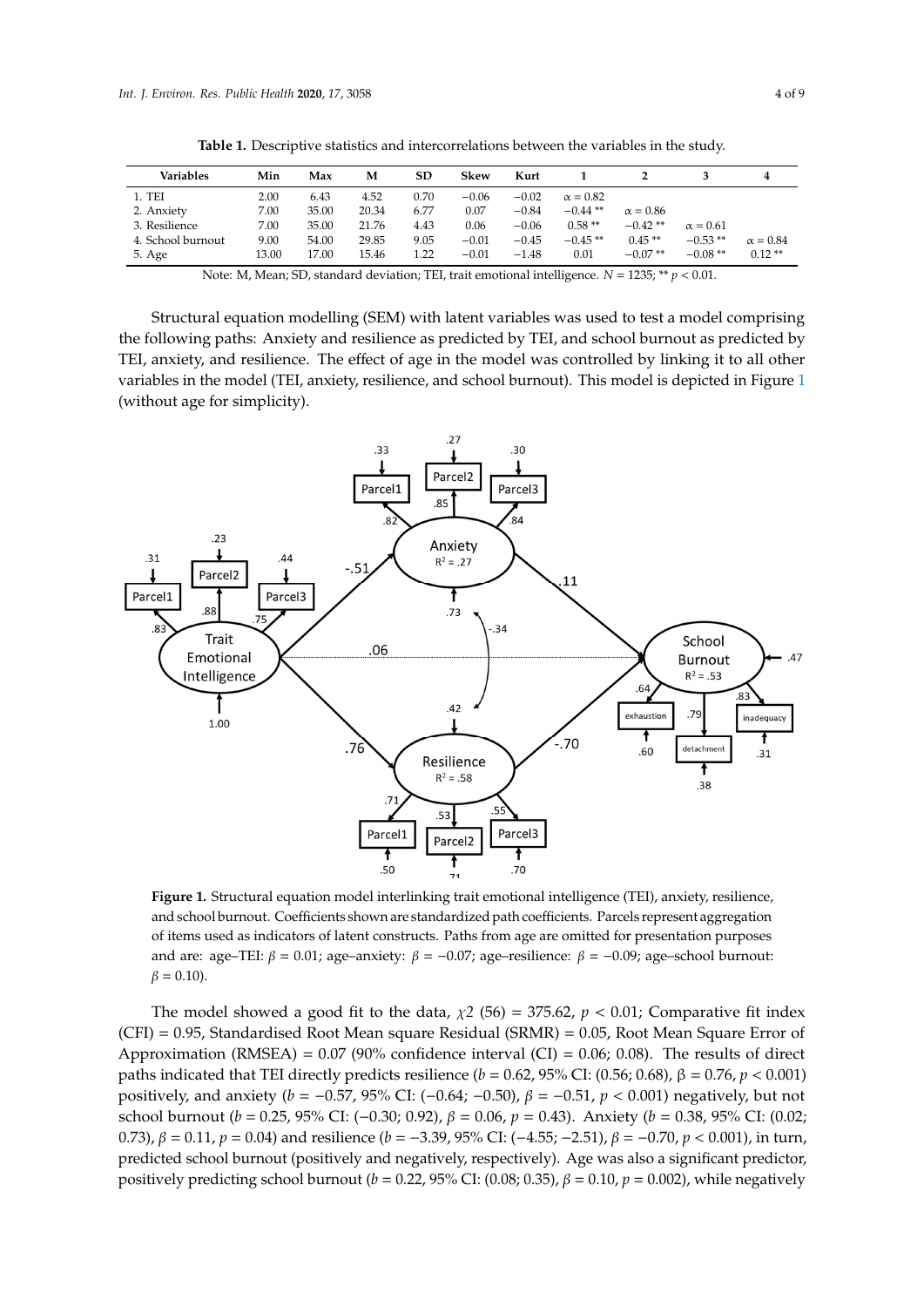predicting anxiety (*b* = −0.05, 95% CI: (−0.08; −0.01), β = −0.07, *p* = 0.01) and resilience (*b* = −0.04, 95% CI:  $(-0.07, -0.02)$ ,  $β = -0.09$ ,  $p = 0.002$ ). Age was not significantly associated with TEI (*b* = 0.01, 95% CI:  $(-0.03; 0.04)$ ,  $β = 0.01$ ,  $p = 0.76$ ). Notably, the total indirect effect from TEI to school burnout was significant (*b* = −2.32, 95% CI: (−3.04; −1.79),  $β = -0.58$ ,  $p < 0.001$ ) comprising two subcomponents; one via anxiety (*b* = −2.10, 95% CI: (−2.86; −1.54), β = −0.53, *p* < 0.001) and the other via resilience (*b* = −0.22, 95% CI: (−0.42; −0.01), β = −0.05, *p* = 0.04). This ensured that the total effect of TEI on school burnout reached statistical significance (*b* = −2.07, 95% CI: (−2.41; −1.77), β = −0.52, *p* < 0.001).

## **4. Discussion**

The current study investigated the interrelationships between TEI, academic anxiety, resilience, and school burnout level on a large sample of high school students. The core focus was on whether, and to what extent, students' TEI predicted their school burnout levels, via school anxiety and resilience. The possible effect of student age was controlled for in the model. Overall, the findings supported both the correlational and the mediational hypotheses.

There was a negative correlation between students' TEI and their school burnout levels, as expected. A closer look at the two constructs highlights their conceptual overlap in emotional content. TEI comprises important dimensions such as well-being, self-control, emotionality, and sociability, which might be expected to correlate with such aspects of students' school life such as emotional exhaustion, alienation, and detachment from school events, and a sense of inadequacy in facing challenging school tasks. Our results show that students who are higher on trait emotional self-efficacy are less likely to feel overwhelmed by school tasks, which echoes previous findings in the literature (e.g., [\[28,](#page-6-15)[42,](#page-7-8)[43\]](#page-7-9)). Furthermore, the associations between students' TEI, academic anxiety and resilience were also consistent with existing literature from various countries around the world [\[16](#page-6-5)[,17](#page-6-6)[,20,](#page-6-21)[44](#page-7-10)[,45\]](#page-7-11). Similarly and in line with the existing literature, the correlational pattern emerging in this study revealed an untoward nexus of associations wherein students with high levels of burnout tended to feel less resilient and more anxious and doubtful about their emotional abilities [\[46](#page-7-12)[,47\]](#page-7-13).

In accordance with the mediation hypothesis, the results revealed a strong indirect predictive role of TEI on school burnout, via a dual route of anxiety and resilience. Overall, students with high TEI levels were less likely to experience school anxiety and more likely to exhibit resilience, which in turn reduced school burnout risk. In other words, positive emotional perceptions are a barrier to the experiencing of school burnout in a process that is mediated via low anxiety and high resilience. These results are in line with existing literature (partly reviewed in Petrides, Sanchez-Ruiz, Siegling, Saklofske, and Mavroveli [\[7\]](#page-5-9)) showing that lower TEI students are more likely to experience anxiety when dealing with challenging school events, which in turn enhances their overall risk of school burnout [\[48\]](#page-7-14). Other scholars have posited that constructs related to emotional intelligence can prevent maladjustment and perceived stress through enhancing resilience in the academic context [\[48–](#page-7-14)[51\]](#page-7-15). When students are able to count on personal resources, such as resilience, they are in a much better position to overcome acute or chronic adversities that can compromise their academic career [\[52](#page-7-16)[–55\]](#page-7-17).

Specifically, in relation to academic anxiety, previous research has found that it is strongly predicted by students' self-regulation processes, which tend to be activated at the perception of challenging events [\[56\]](#page-8-0). Students with high anxiety levels are inclined to express worse evaluations of their social interactions compared to their low anxiety peers [\[57](#page-8-1)[,58\]](#page-8-2). Overall, the results of this study support the status of trait emotional intelligence as a fundamental antecedent variable with a strong impact on students' school adjustment outcomes [\[24,](#page-6-11)[59\]](#page-8-3).

Students' age had rather limited effects in our analyses, likely as a result of its limited range (from 13 to 17 years) in our sample. Consistent with the existing literature (e.g., [\[30,](#page-6-17)[40\]](#page-7-6)), age was positively linked to school burnout levels, indicating that students are more likely to experience burnout as they progress into the higher and more challenging levels of secondary education. With respect to the lack of a relationship between age and TEI, the limited age-range of the sample may well have played a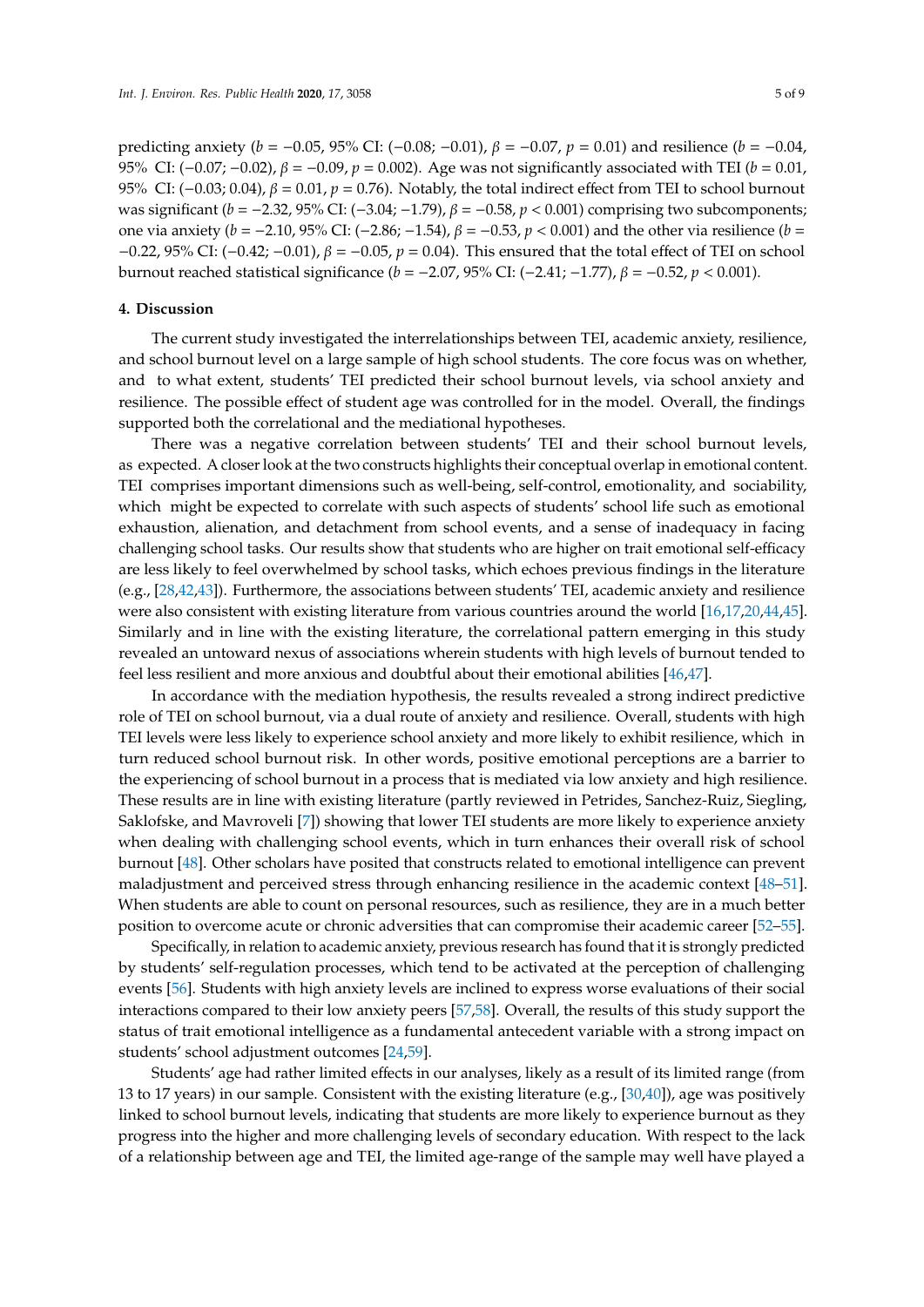decisive role, since it does not allow for an examination of underlying trends from childhood into young adulthood (for a review, [\[7\]](#page-5-9); see also [\[60\]](#page-8-4)).

This study has a number of limitations that future research could try to remedy. First, a more balanced (with respect to gender) sample may allow for gender-specific analyses of effects to establish if gender acts as a moderator of some of the identified relationships. Second, it would be informative to complement self-report measures with data from other sources, such as peer- and teacher-reports (e.g., [\[13\]](#page-6-2)). Third, a longitudinal expansion of the research design into more age groups could provide clarifications and insights not only in relation to the somewhat inconsistent function of age in the literature, but also in relation to the causal direction of the observed effects and interrelationships.

## **5. Conclusions**

Underestimating the prevalence and impact of school burnout amongst high school students can hinder or impair their academic career and possibly also their well-being. The current study suggests that TEI has a strong influence, direct as well as indirect, on the affect-laden aspects of school burnout, anxiety, and resilience, which are undoubtedly very substantial. Future intervention programs in schools should be focused on the optimization of TEI levels, which will have a beneficial effect on a range of important outcomes in students' daily life. Taken together, the present findings highlight the multifaceted role of emotional perceptions in the school environment and the need for those involved in educational policy and delivery to familiarize themselves with the theory and practice of trait emotional intelligence.

**Author Contributions:** C.F., E.F., and I.B. contributed to the research design, collection and interpretation of data, and drafted the article; S.C. and L.R. contributed to the research design, analysis and interpretation of data, and drafted the article; R.L. and K.V.P. revised the article critically for important intellectual content. All authors have read and agreed to the submitted version of the manuscript.

**Funding:** This research received no external funding.

**Conflicts of Interest:** The authors declare no conflict of interest.

## **References**

- <span id="page-5-0"></span>1. Organisation for Economic Co-operation and Development (OECD). *PISA 2015 Results (Volume III): Students' Well-Being*; OECD Publishing: Paris, France, 2017.
- <span id="page-5-1"></span>2. Bask, M.; Salmela-Aro, K. Burned out to drop out: Exploring the relationship between school burnout and school dropout. *Eur. J. Psychol. Educ.* **2013**, *28*, 511–528. [\[CrossRef\]](http://dx.doi.org/10.1007/s10212-012-0126-5)
- <span id="page-5-2"></span>3. Petrides, K.V.; Mikolajczak, M.; Mavroveli, S.; Sanchez-Ruiz, M.-J.; Furnham, A.; Pérez-González, J.-C. Developments in Trait Emotional Intelligence Research. *Emot. Rev.* **2016**, *8*, 335–341. [\[CrossRef\]](http://dx.doi.org/10.1177/1754073916650493)
- <span id="page-5-3"></span>4. Petrides, K.V.; Pita, R.; Kokkinaki, F. The location of trait emotional intelligence in personality factor space. *Br. J. Psychol.* **2007**, *98*, 273–289. [\[CrossRef\]](http://dx.doi.org/10.1348/000712606X120618) [\[PubMed\]](http://www.ncbi.nlm.nih.gov/pubmed/17456273)
- <span id="page-5-4"></span>5. Petrides, K.V. A Psychometric Investigation into the Construct of Emotional Intelligence. Ph.D. Thesis, University College London, London, UK, 2001.
- <span id="page-5-5"></span>6. De Raad, B. The trait-coverage of emotional intelligence. *Pers. Individ. Dif.* **2005**, *38*, 673–687. [\[CrossRef\]](http://dx.doi.org/10.1016/j.paid.2004.05.022)
- <span id="page-5-9"></span>7. Petrides, K.V.; Sanchez-Ruiz, M.-J.; Siegling, A.B.; Saklofske, D.H.; Mavroveli, S. Emotional Intelligence as Personality: Measurement and Role of Trait Emotional Intelligence in Educational Contexts. In *Emotional Intelligence in Education*; Keefer, K., Parker, J., Saklofske, D., Eds.; The Springer Series on Human Exceptionality; Springer: Cham, Switzerland, 2018; pp. 49–81. [\[CrossRef\]](http://dx.doi.org/10.1007/978-3-319-90633-1_3)
- <span id="page-5-6"></span>8. Russo, P.M.; Mancini, G.; Trombini, E.; Baldaro, B.; Mavroveli, S.; Petrides, K.V. Trait Emotional Intelligence and the Big Five. *J. Psychoeduc. Assess.* **2012**, *30*, 274–283. [\[CrossRef\]](http://dx.doi.org/10.1177/0734282911426412)
- <span id="page-5-7"></span>9. Gardner, K.J.; Qualter, P.; Whiteley, H. Developmental correlates of emotional intelligence: Temperament, family environment and childhood trauma. *Aust. J. Psychol.* **2011**, *63*, 75–82. [\[CrossRef\]](http://dx.doi.org/10.1111/j.1742-9536.2011.00010.x)
- <span id="page-5-8"></span>10. Zeidner, M.; Matthews, G.; Roberts, R.D.; MacCann, C. Development of Emotional Intelligence: Towards a Multi-Level Investment Model. *Hum. Dev.* **2003**, *46*, 69–96. [\[CrossRef\]](http://dx.doi.org/10.1159/000068580)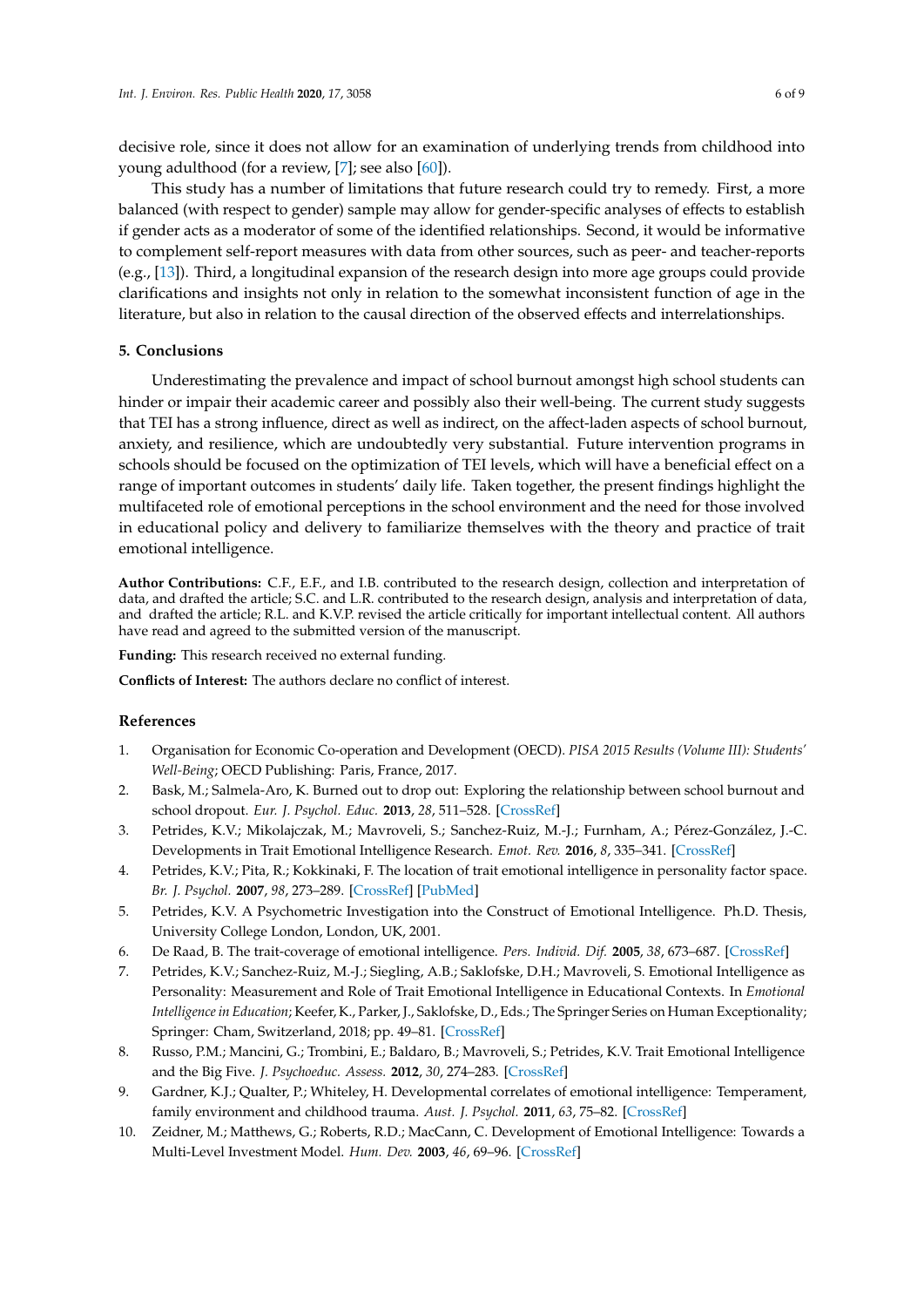- <span id="page-6-0"></span>11. Vernon, P.A.; Petrides, K.V.; Bratko, D.; Schermer, J.A. A Behavioral Genetic Study of Trait Emotional Intelligence. *Emotion* **2008**, *8*, 635–642. [\[CrossRef\]](http://dx.doi.org/10.1037/a0013439)
- <span id="page-6-1"></span>12. Gugliandolo, M.C.; Mavroveli, S.; Costa, S.; Cuzzocrea, F.; Larcan, R. The relative contribution of parenting practices in predicting trait emotional intelligence in an Italian adolescent sample. *Br. J. Dev. Psychol.* **2019**, *37*, 585–599. [\[CrossRef\]](http://dx.doi.org/10.1111/bjdp.12299)
- <span id="page-6-2"></span>13. Gugliandolo, M.C.; Costa, S.; Cuzzocrea, F.; Larcan, R.; Petrides, K.V. Trait emotional intelligence and behavioral problems among adolescents: A cross-informant design. *Pers. Individ. Dif.* **2015**, *74*, 16–21. [\[CrossRef\]](http://dx.doi.org/10.1016/j.paid.2014.09.032)
- <span id="page-6-3"></span>14. Mavroveli, S.; Sánchez-Ruiz, M.J. Trait emotional intelligence influences on academic achievement and school behaviour. *Br. J. Educ. Psychol.* **2011**, *81*, 112–134. [\[CrossRef\]](http://dx.doi.org/10.1348/2044-8279.002009) [\[PubMed\]](http://www.ncbi.nlm.nih.gov/pubmed/21199490)
- <span id="page-6-4"></span>15. Mikolajczak, M.; Petrides, K.V.; Hurry, J. Adolescents choosing self-harm as an emotion regulation strategy: The protective role of trait emotional intelligence. *Br. J. Clin. Psychol.* **2009**, *48*, 181–193. [\[CrossRef\]](http://dx.doi.org/10.1348/014466508X386027) [\[PubMed\]](http://www.ncbi.nlm.nih.gov/pubmed/19054434)
- <span id="page-6-5"></span>16. Liu, M.; Ren, S. Moderating Effect of Emotional Intelligence on the Relationship between Rumination and Anxiety. *Curr. Psychol.* **2018**, *37*, 272–279. [\[CrossRef\]](http://dx.doi.org/10.1007/s12144-016-9510-7)
- <span id="page-6-6"></span>17. Mavroveli, S.; Petrides, K.V.; Rieffe, C.; Bakker, F. Trait emotional intelligence, psychological well-being and peer-rated social competence in adolescence. *Br. J. Dev. Psychol.* **2007**, *25*, 263–275. [\[CrossRef\]](http://dx.doi.org/10.1348/026151006X118577)
- <span id="page-6-7"></span>18. Ke, T.; Barlas, J. Thinking about feeling: Using trait emotional intelligence in understanding the associations between early maladaptive schemas and coping styles. *Psychol. Psychother. Theory. Res. Pract.* **2020**, *93*, 1–20. [\[CrossRef\]](http://dx.doi.org/10.1111/papt.12202) [\[PubMed\]](http://www.ncbi.nlm.nih.gov/pubmed/30369013)
- <span id="page-6-8"></span>19. Armstrong, A.R.; Galligan, R.F.; Critchley, C.R. Emotional intelligence and psychological resilience to negative life events. *Pers. Individ. Dif.* **2011**, *51*, 331–336. [\[CrossRef\]](http://dx.doi.org/10.1016/j.paid.2011.03.025)
- <span id="page-6-21"></span>20. Liu, Y.; Wang, Z.; Lü, W. Resilience and affect balance as mediators between trait emotional intelligence and life satisfaction. *Pers. Individ. Dif.* **2013**, *54*, 850–855. [\[CrossRef\]](http://dx.doi.org/10.1016/j.paid.2012.12.010)
- 21. Sarrionandia, A.; Ramos-Díaz, E.; Fernández-Lasarte, O. Resilience as a Mediator of Emotional Intelligence and Perceived Stress: A Cross-Country Study. *Front. Psychol.* **2018**, *9*, 2653. [\[CrossRef\]](http://dx.doi.org/10.3389/fpsyg.2018.02653)
- <span id="page-6-9"></span>22. Schneider, T.R.; Lyons, J.B.; Khazon, S. Emotional intelligence and resilience. *Pers. Individ. Dif.* **2013**, *55*, 909–914. [\[CrossRef\]](http://dx.doi.org/10.1016/j.paid.2013.07.460)
- <span id="page-6-10"></span>23. Prince-Embury, S.; Saklofske, D.H. Translating Resilience Theory for Application: Introduction. In *Resilience in Children, Adolescents, and Adults*; Prince-Embury, S., Saklofske, D., Eds.; Springer: New York, NY, USA; LLC: New York, NY, USA, 2013; pp. 3–7. [\[CrossRef\]](http://dx.doi.org/10.1007/978-1-4614-4939-3_2)
- <span id="page-6-11"></span>24. Frederickson, N.; Petrides, K.V.; Simmonds, E. Trait emotional intelligence as a predictor of socioemotional outcomes in early adolescence. *Pers. Individ. Dif.* **2012**, *52*, 323–328. [\[CrossRef\]](http://dx.doi.org/10.1016/j.paid.2011.10.034)
- <span id="page-6-12"></span>25. Mancini, G.; Andrei, F.; Mazzoni, E.; Biolcati, R.; Baldaro, B.; Trombini, E. Brief report: Trait emotional intelligence, peer nominations, and scholastic achievement in adolescence. *J. Adolesc.* **2017**, *59*, 129–133. [\[CrossRef\]](http://dx.doi.org/10.1016/j.adolescence.2017.05.020) [\[PubMed\]](http://www.ncbi.nlm.nih.gov/pubmed/28618332)
- <span id="page-6-13"></span>26. Di Fabio, A.; Saklofske, D.H. The contributions of personality and emotional intelligence to resiliency. *Pers. Individ. Dif.* **2018**, *123*, 140–144. [\[CrossRef\]](http://dx.doi.org/10.1016/j.paid.2017.11.012)
- <span id="page-6-14"></span>27. Nikooyeh, E.; Zarani, F.; Fathabadi, J. The mediating role of social skills and sensation seeking in the relationship between trait emotional intelligence and school adjustment in adolescents. *J. Adolesc.* **2017**, *59*, 45–50. [\[CrossRef\]](http://dx.doi.org/10.1016/j.adolescence.2017.05.012) [\[PubMed\]](http://www.ncbi.nlm.nih.gov/pubmed/28554077)
- <span id="page-6-15"></span>28. Petrides, K.V.; Frederickson, N.; Furnham, A. The role of trait emotional intelligence in academic performance and deviant behavior at school. *Pers. Individ. Dif.* **2004**, *36*, 277–293. [\[CrossRef\]](http://dx.doi.org/10.1016/S0191-8869(03)00084-9)
- <span id="page-6-16"></span>29. Fiorilli, C.; De Stasio, S.; Di Chiacchio, C.; Pepe, A.; Salmela-Aro, K. School burnout, depressive symptoms and engagement: Their combined effect on student achievement. *Int. J. Educ. Res.* **2017**, *84*, 1–12. [\[CrossRef\]](http://dx.doi.org/10.1016/j.ijer.2017.04.001)
- <span id="page-6-17"></span>30. Salmela-Aro, K.; Kiuru, N.; Leskinen, E.; Nurmi, J.E. School burnout inventory (SBI) reliability and validity. *Eur. J. Psychol. Assess.* **2009**, *25*, 48–57. [\[CrossRef\]](http://dx.doi.org/10.1027/1015-5759.25.1.48)
- <span id="page-6-18"></span>31. Walburg, V. Burnout among high school students: A literature review. *Child. Youth Serv. Rev.* **2014**, *42*, 28–33. [\[CrossRef\]](http://dx.doi.org/10.1016/j.childyouth.2014.03.020)
- <span id="page-6-19"></span>32. Widlund, A.; Tuominen, H.; Tapola, A.; Korhonen, J. Gendered pathways from academic performance, motivational beliefs, and school burnout to adolescents' educational and occupational aspirations. *Learn. Instr.* **2020**, *66*, 101299. [\[CrossRef\]](http://dx.doi.org/10.1016/j.learninstruc.2019.101299)
- <span id="page-6-20"></span>33. Kim, B.; Lee, M.; Kim, K.; Choi, H.; Lee, S.M. Longitudinal analysis of academic burnout in Korean middle school students. *Stress Heal.* **2015**, *31*, 281–289. [\[CrossRef\]](http://dx.doi.org/10.1002/smi.2553)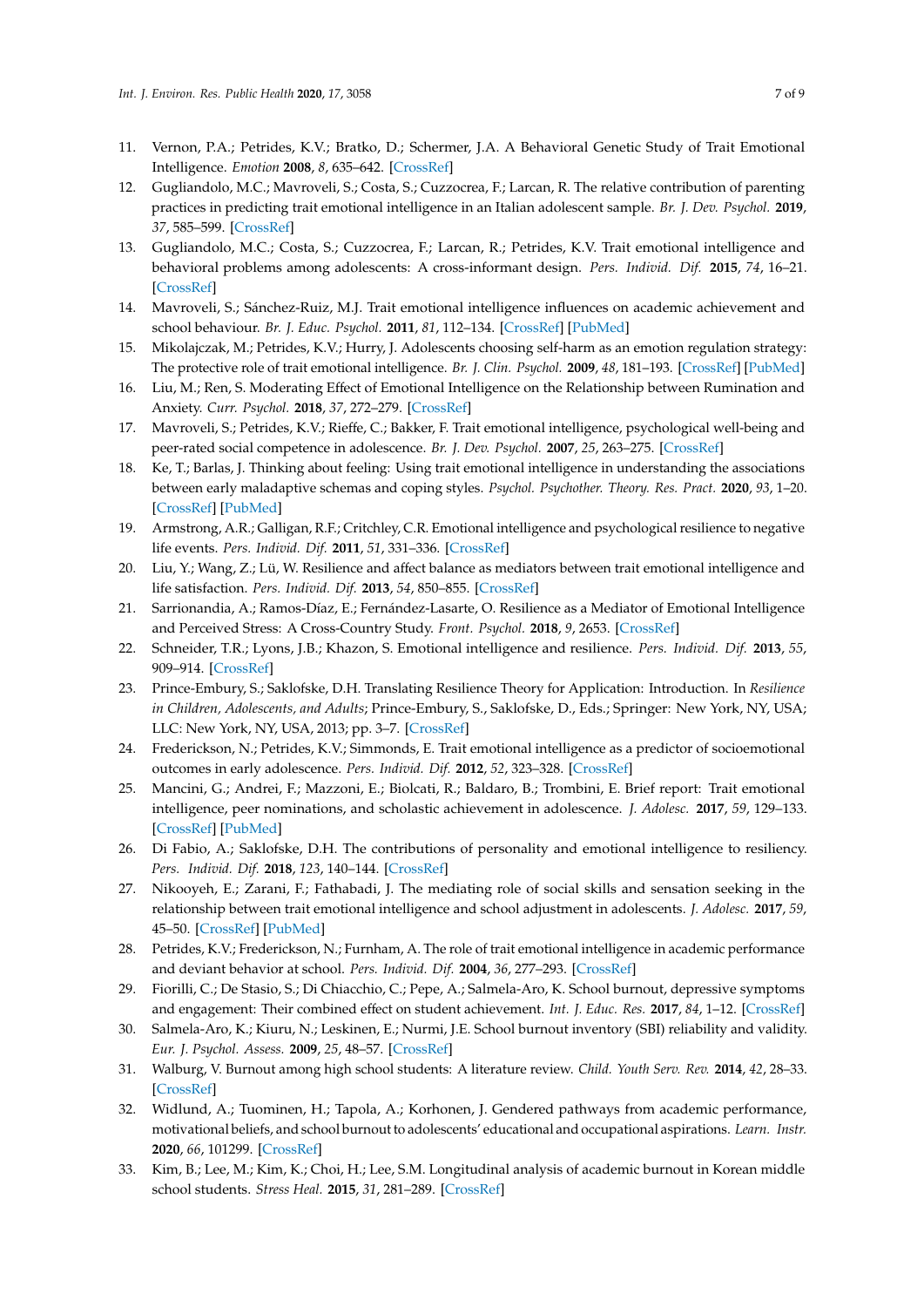- <span id="page-7-0"></span>34. Salmela-Aro, K.; Savolainen, H.; Holopainen, L. Depressive symptoms and school burnout during adolescence: Evidence from two cross-lagged longitudinal studies. *J. Youth Adolesc.* **2009**, *38*, 1316–1327. [\[CrossRef\]](http://dx.doi.org/10.1007/s10964-008-9334-3)
- <span id="page-7-1"></span>35. Sorkkila, M.; Ryba, T.V.; Selänne, H.; Aunola, K. Development of School and Sport Burnout in Adolescent Student-Athletes: A Longitudinal Mixed-Methods Study. *J. Res. Adolesc.* **2020**, *30*, 115–133. [\[CrossRef\]](http://dx.doi.org/10.1111/jora.12453) [\[PubMed\]](http://www.ncbi.nlm.nih.gov/pubmed/30207416)
- <span id="page-7-2"></span>36. Sorkkila, M.; Tolvanen, A.; Aunola, K.; Ryba, T.V. The role of resilience in student-athletes' sport and school burnout and dropout: A longitudinal person-oriented study. *Scand. J. Med. Sci. Sport.* **2019**, *29*, 1059–1067. [\[CrossRef\]](http://dx.doi.org/10.1111/sms.13422) [\[PubMed\]](http://www.ncbi.nlm.nih.gov/pubmed/30907455)
- <span id="page-7-3"></span>37. Petrides, K.V. Psychometric Properties of the Trait Emotional Intelligence Questionnaire. In *Advances in the Assessment of Emotional Intelligence*; Stough, C., Saklofske, D.H., Parker, D.J., Eds.; Springer: New York, NY, USA, 2009; pp. 85–101. [\[CrossRef\]](http://dx.doi.org/10.1007/978-0-387-88370-0_5)
- <span id="page-7-4"></span>38. Andrei, F.; Mancini, G.; Trombini, E.; Baldaro, B.; Russo, P.M. Testing the incremental validity of trait emotional intelligence: Evidence from an italian sample of adolescents. *Pers. Individ. Di*ff*er.* **2014**, *64*, 24–29. [\[CrossRef\]](http://dx.doi.org/10.1016/j.paid.2014.02.007)
- <span id="page-7-5"></span>39. De Beni, R.; Moè, A.; Cornoldi, C.; Meneghetti, C.; Fabris, M.; Zamperlin, C.; De Min Tona, G. *AMOS NUOVA EDIZIONE: Abilità e Motivazione allo Studio. Prove di Valutazione e Orientamento per la Scuola Secondaria di Secondo Grado e l'Università*; Edizioni Erickson: Trento, Italy, 2014.
- <span id="page-7-6"></span>40. Fiorilli, C.; Galimberti, V.; De Stasio, S.; Di Chiacchio, C.; Albanese, O. L'utilizzazione dello School Burnout Inventory (SBI) con studenti Italiani di scuola superiore di primo e secondo grado. *Psicol. Clin. dello Svilupp.* **2014**, *18*, 403–423. [\[CrossRef\]](http://dx.doi.org/10.1449/78365)
- <span id="page-7-7"></span>41. Preacher, K.J.; Hayes, A.F. Asymptotic and resampling strategies for assessing and comparing indirect effects in multiple mediator models. *Behav. Res. Meth.* **2008**, *40*, 879–891. [\[CrossRef\]](http://dx.doi.org/10.3758/BRM.40.3.879) [\[PubMed\]](http://www.ncbi.nlm.nih.gov/pubmed/18697684)
- <span id="page-7-8"></span>42. Alarcon, G.M.; Edwards, J.M.; Menke, L.E. Student burnout and engagement: A test of the conservation of resources theory. *J. Psychol. Interdiscip. Appl.* **2011**, *145*, 211–227. [\[CrossRef\]](http://dx.doi.org/10.1080/00223980.2011.555432)
- <span id="page-7-9"></span>43. Kotzé, M.; Niemann, R. Psychological resources as predictors of academic performance of first-year students in higher education. *Acta Acad.* **2013**, *45*, 85–121.
- <span id="page-7-10"></span>44. Davis, S.K.; Humphrey, N. The influence of emotional intelligence (EI) on coping and mental health in adolescence: Divergent roles for trait and ability EI. *J. Adolesc.* **2012**, *35*, 1369–1379. [\[CrossRef\]](http://dx.doi.org/10.1016/j.adolescence.2012.05.007)
- <span id="page-7-11"></span>45. Petrides, K.V.; Pérez-González, J.C.; Furnham, A. On the criterion and incremental validity of trait emotional intelligence. *Cogn. Emot.* **2007**, *21*, 26–55. [\[CrossRef\]](http://dx.doi.org/10.1080/02699930601038912)
- <span id="page-7-12"></span>46. Fiorilli, C.; Capitello, T.G.; Barni, D.; Buonomo, I.; Gentile, S. Predicting adolescent depression: The interrelated roles of self-esteem and interpersonal stressors. *Front. Psychol.* **2019**, 10. [\[CrossRef\]](http://dx.doi.org/10.3389/fpsyg.2019.00565)
- <span id="page-7-13"></span>47. Pekrun, R.; Stephens, E.J. Test Anxiety and Academic Achievement. In *International Encyclopedia of the Social & Behavioral Sciences*, 2nd ed.; Wright, J.D., Ed.; Elsevier: Philadelphia, PA, USA, 2015; Volume 24, pp. 244–249.
- <span id="page-7-14"></span>48. Romano, L.; Buonomo, I.; Callea, A.; Fiorilli, C. Alexithymia in Young people's academic career: The mediating role of anxiety and resilience. *J. Genet. Psychol.* **2019**, *180*, 157–169. [\[CrossRef\]](http://dx.doi.org/10.1080/00221325.2019.1620675) [\[PubMed\]](http://www.ncbi.nlm.nih.gov/pubmed/31165680)
- 49. Belacchi, C.; Farina, E. Feeling and Thinking of Others: Affective and Cognitive Empathy and Emotion Comprehension in Prosocial/Hostile Preschoolers. *Aggress. Behav.* **2012**, *38*, 150–165. [\[CrossRef\]](http://dx.doi.org/10.1002/ab.21415)
- 50. May, R.W.; Bauer, K.N.; Fincham, F.D. School burnout: Diminished academic and cognitive performance. *Learn. Individ. Di*ff*er.* **2015**, *42*, 126–131. [\[CrossRef\]](http://dx.doi.org/10.1016/j.lindif.2015.07.015)
- <span id="page-7-15"></span>51. May, R.W.; Bauer, K.N.; Seibert, G.S.; Jaurequi, M.E.; Fincham, F.D. School burnout is related to sleep quality and perseverative cognition regulation at bedtime in young adults. *Learn. Individ. Di*ff*er.* **2020**, *78*, 101821. [\[CrossRef\]](http://dx.doi.org/10.1016/j.lindif.2020.101821)
- <span id="page-7-16"></span>52. Cassidy, S. Resilience Building in Students: The Role of Academic Self-Efficacy. *Front. Psychol.* **2015**, *6*, 1781. [\[CrossRef\]](http://dx.doi.org/10.3389/fpsyg.2015.01781) [\[PubMed\]](http://www.ncbi.nlm.nih.gov/pubmed/26640447)
- 53. Martin, A.J.; Marsh, H.W. Academic resilience and its psychological and educational correlates: A construct validity approach. *Psychol. Sch.* **2006**, *43*, 267–281. [\[CrossRef\]](http://dx.doi.org/10.1002/pits.20149)
- 54. Regueiro, B.; Núñez, J.C.; Valle, A.; Piñeiro, I.; Rodríguez, S.; Rosário, P. Motivational profiles in high school students: Differences in behavioural and emotional homework engagement and academic achievement. *Int. J. Psychol.* **2018**, *53*, 449–457. [\[CrossRef\]](http://dx.doi.org/10.1002/ijop.12399)
- <span id="page-7-17"></span>55. Wang, M.T.; Chow, A.; Hofkens, T.; Salmela-Aro, K. The trajectories of student emotional engagement and school burnout with academic and psychological development: Findings from Finnish adolescents. *Learn. Instr.* **2015**, *36*, 57–65. [\[CrossRef\]](http://dx.doi.org/10.1016/j.learninstruc.2014.11.004)